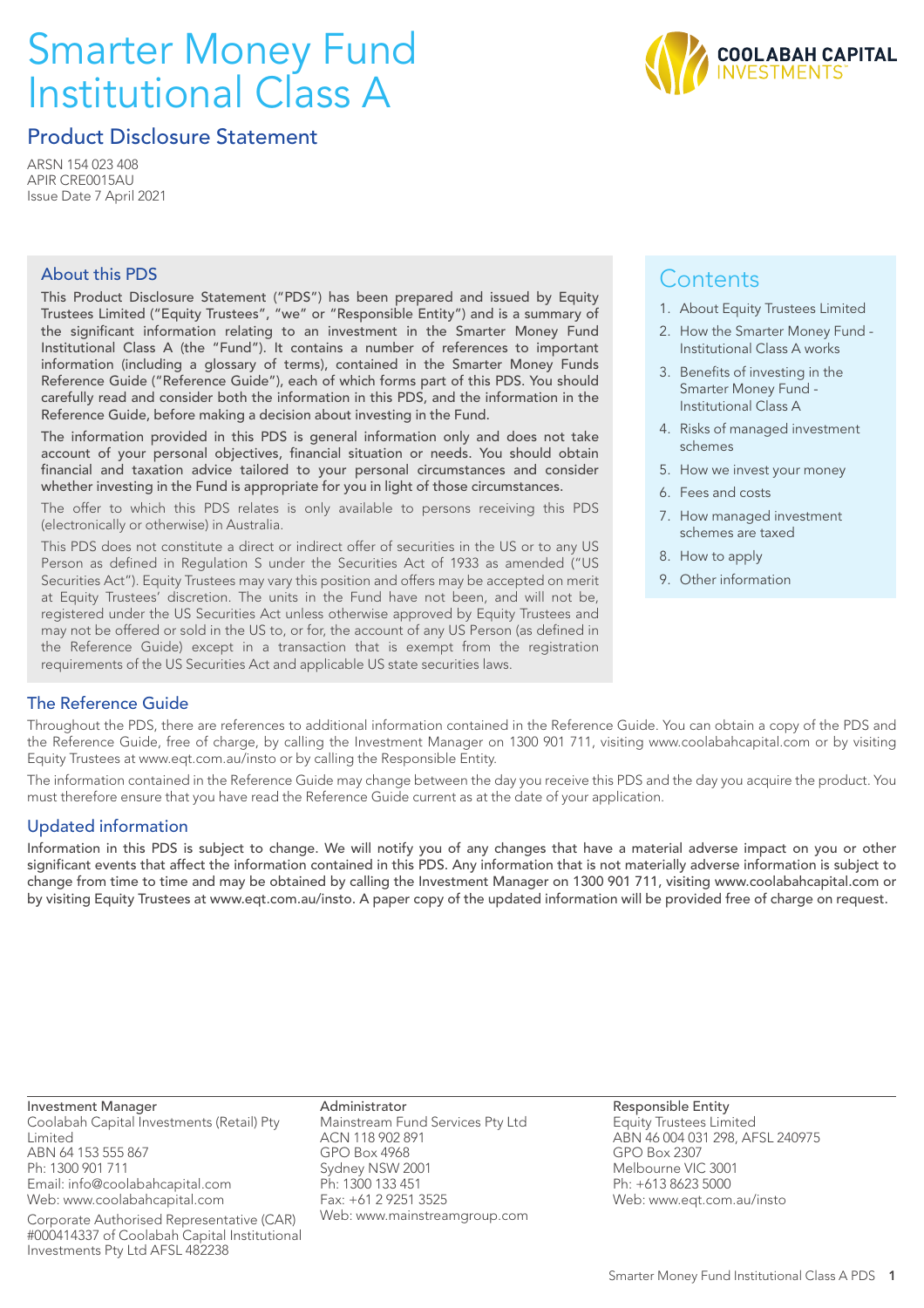# 1. About Equity Trustees Limited

#### The Responsible Entity

#### Equity Trustees Limited

Equity Trustees Limited ABN 46 004 031 298 AFSL 240975, a subsidiary of EQT Holdings Limited ABN 22 607 797 615, which is a public company listed on the Australian Securities Exchange (ASX: EQT), is the Fund's responsible entity and issuer of this PDS. Established as a trustee and executorial service provider by a special Act of the Victorian Parliament in 1888, today Equity Trustees is a dynamic financial services institution which continues to grow the breadth and quality of products and services on offer.

Equity Trustees' responsibilities and obligations as the Fund's responsible entity are governed by the Fund's constitution ("Constitution"), the Corporations Act and general trust law. Equity Trustees has appointed Coolabah Capital Investments (Retail) Pty Limited as the investment manager of the Fund. Equity Trustees has appointed a custodian to hold the assets of the Fund. The custodian has no supervisory role in relation to the operation of the Fund and is not responsible for protecting your interests.

#### The Investment Manager

#### Coolabah Capital Investments (Retail) Pty Limited

The Investment Manager is Coolabah Capital Investments (Retail) Pty Ltd (CCIR), which is a corporate authorised representative (#000414337) of Coolabah Capital Institutional Investments Pty Ltd (AFSL 482238).

CCIR has appointed its related entity, Coolabah Capital Institutional Investments Pty Ltd (CCII), as the Portfolio Manager to which it sub-delegates all portfolio management responsibilities for the Fund and its other fixed-income products. Both the Investment Manager and Portfolio Manager are wholly owned subsidiaries of Coolabah Capital Investments Pty Ltd (CCI). CCI is 75% owned by its portfolio management team, and one quarter owned by Pinnacle Investment Management Group Limited, a leading Australian-based multi-affiliate investment firm.

Established in 2011, the CCII's goals are to develop and deliver low risk savings and retirement solutions that outperform traditional cash and fixed-income products through active portfolio management. As at 31 January 2021, it managed approximately \$5.0 billion in assets.

These savings solutions, which include this Fund, have been created to satisfy demand for lower risk investment products that can:

- provide investors with cash and fixed-income opportunities that add value generally beyond deposits,
- outperform conventional fixed-income investments without taking significant interest rate duration risk,
- offer investors diversification opportunities away from the volatility of the share market, and
- supply retirees with regular quarterly income.

### 2. How the Smarter Money Fund - Institutional Class A works

The Fund is a class of the Smarter Money Fund ARSN 154 023 408, a registered managed investment scheme governed by the Constitution. The Fund comprises assets which are acquired in accordance with the Fund's investment strategy. Direct investors receive units in the Fund when they invest. In general, each unit represents an equal interest in the assets of the Fund subject to liabilities; however, it does not give investors an interest in any particular asset of the Fund.

If you invest in the Fund through an IDPS (as defined in the Reference Guide) you will not become an investor in the Fund. The operator or custodian of the IDPS will be the investor entered in the Fund's register and will be the only person who is able to exercise the rights and receive the benefits of a direct investor. Your investment in the Fund through the IDPS will be governed by the terms of your IDPS. Please direct any queries and requests relating to your investment to your IDPS Operator. Unless otherwise stated, the information in the PDS applies to direct investors.

#### Applying for units

You can acquire units by completing the Application Form that accompanies this PDS or using the online application at www.coolabahcapital.com. The minimum initial investment amount for the Fund is \$1,000.

Completed Application Forms should be sent along with your identification documents (if applicable) to:

Mainstream Fund Services Pty Ltd GPO Box 4968 Sydney NSW 2001

Please note that cash cannot be accepted.

By completing the online application at www.coolabahcapital.com, you can identify yourself and transfer funds with BPAY® or electronic funds transfer (EFT) (a reference number will be sent to you).

We reserve the right to accept or reject applications in whole or in part at our discretion. We have the discretion to delay processing applications where we believe this to be in the best interest of the Fund's investors.

The price at which units are acquired is determined in accordance with the Constitution ("Application Price"). The Application Price on a Business Day is, in general terms, equal to the Net Asset Value ("NAV") of the Fund, divided by the number of units on issue and adjusted for transaction costs ("Buy Spread"). At the date of this PDS, the Buy Spread is nil.

The Buy Sell Spread may change depending on the liquidity of the assets within the Fund's portfolio at that time. Any changes to the spreads after the date of this PDS will be published on the Funds website at www.coolabahcapital.com

The Application Price will vary as the market value of assets in the Fund rises or falls.

#### Making additional investments

You can make additional investments into the Fund at any time by sending us your additional investment amount together with a completed Application Form. Alternatively complete the online application. You can transfer funds with BPAY or electronic funds transfer (EFT). The minimum additional investment into the Fund is \$1,000 or \$100 per month through a savings plan. For more information on savings plans, BPAY and EFT see the Reference Guide.

#### **Distributions**

An investor's share of any distributable income is calculated in accordance with the Constitution and is generally based on the number of units held by the investor at the end of the distribution period.

The Fund usually distributes income quarterly at the end of June, September, December and March. Distributions are calculated effective the last day of each distribution period and are normally paid to investors as soon as practicable after the distribution calculation date.

Investors in the Fund can indicate a preference to have their distribution:

- reinvested back into the Fund; or
- directly credited to their AUD Australian domiciled bank account.

Investors who do not indicate a preference will have their distributions automatically reinvested. Applications for reinvestment will be taken to be received immediately prior to the next Business Day after the relevant distribution period. There is no Buy Spread on distributions that are reinvested.

In some circumstances, the Constitution may allow for an investor's withdrawal proceeds to be taken to include a component of distributable income.

Indirect Investors should review their IDPS Guide for information on how and when they receive any income distribution.

#### Access to your money

Investors in the Fund can generally withdraw their investment by completing a written request to withdraw from the Fund and mailing it to:

Mainstream Fund Services Pty Ltd GPO Box 4968 Sydney NSW 2001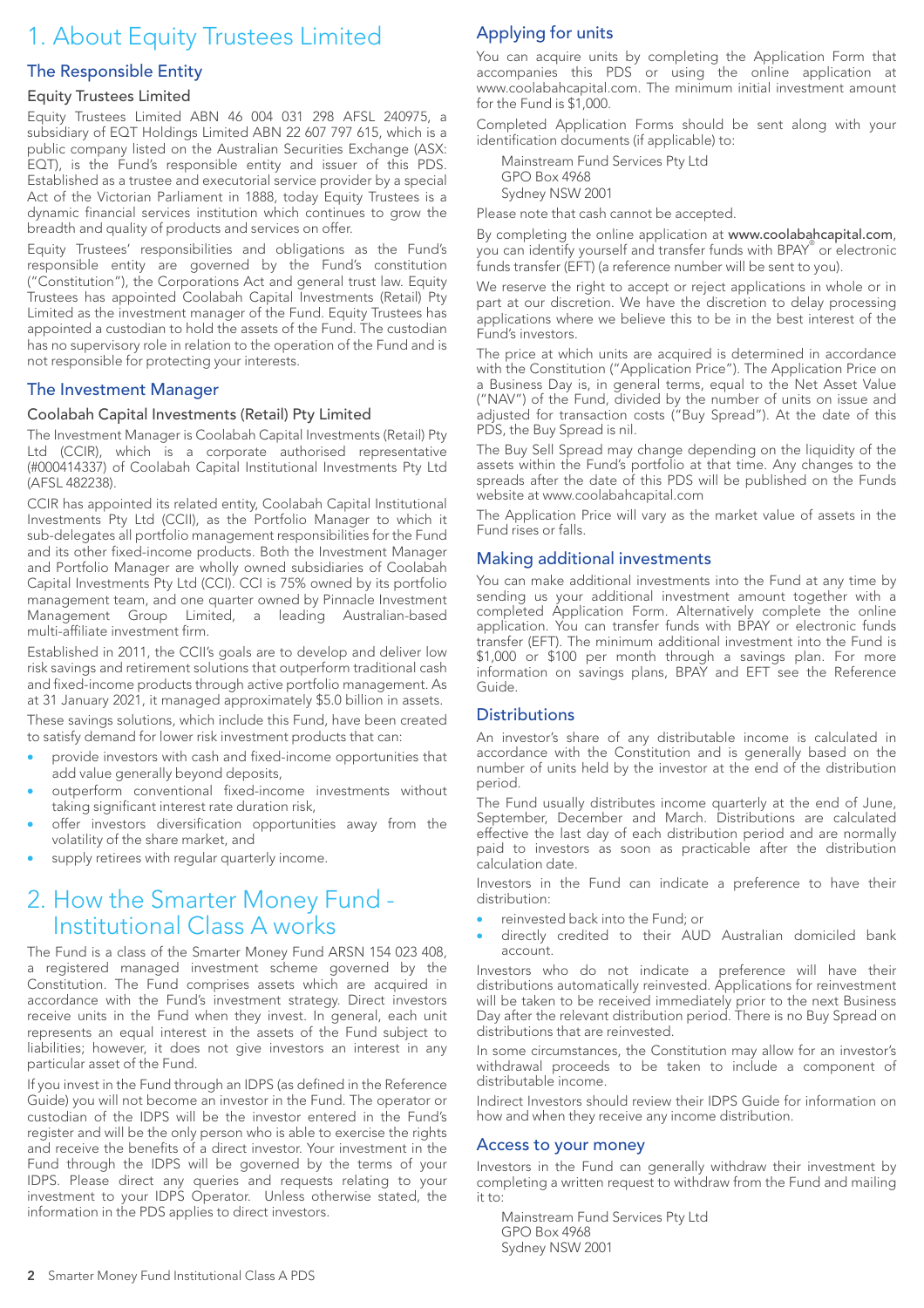#### Or sending it by fax to +61 2 9251 3525

Or sending it by email to registry@mainstreamgroup.com

The minimum withdrawal amount is nil. Once we receive and accept your withdrawal request, we may act on your instruction without further enquiry if the instruction bears your account number or investor details and your (apparent) signature(s), or your authorised signatory's (apparent) signature(s).

Equity Trustees will generally allow an investor to access their investment within 3 Business Days of acceptance of a withdrawal request by transferring the withdrawal proceeds to such investor's nominated bank account. Access to your investment at the end of a distribution period will take longer as the Fund's unit price is placed on a temporary hold whilst the distribution is calculated. However, Equity Trustees is allowed to reject withdrawal requests, and also to make payment up to 180 days after acceptance of a request (which may be extended in certain circumstances) as outlined in the Constitution and Reference Guide.

We reserve the right to accept or reject withdrawal requests in whole or in part at our discretion.

The price at which units are withdrawn is determined in accordance with the Constitution ("Withdrawal Price"). The Withdrawal Price on a Business Day is, in general terms, equal to the NAV of the Fund, divided by the number of units on issue and adjusted for transaction costs ("Sell Spread"). At the date of this PDS, the Sell Spread is 0.025%.

The Buy Sell Spread may change depending on the liquidity of the assets within the Fund's portfolio at that time. Any changes to the spreads after the date of this PDS will be published on the Funds website at www.coolabahcapital.com.

The Withdrawal Price will vary as the market value of assets in the Fund rises or falls.

Equity Trustees reserves the right to fully redeem your investment if your investment balance in the Fund falls below \$1,000 as a result of processing your withdrawal request. In certain circumstances, for example, when there is a freeze on withdrawals, where accepting a withdrawal is not in the best interests of investors in the Fund including due to one or more circumstances outside its control or where the Fund is not liquid (as defined in the Corporations Act), Equity Trustees can deny or suspend a withdrawal request and you may not be able to withdraw your funds in the usual processing times or at all. When the Fund is not liquid, an investor can only withdraw when Equity Trustees makes a withdrawal offer to investors in accordance with the Corporations Act. Equity Trustees is not obliged to make such offers.

If you are an Indirect Investor, you need to provide your withdrawal request directly to your IDPS Operator. The time to process a withdrawal request will depend on the particular IDPS Operator and the terms of the IDPS.

#### Unit pricing discretions policy

Equity Trustees has developed a formal written policy in relation to the guidelines and relevant factors taken into account when exercising any discretion in calculating unit prices (including determining the value of the assets and liabilities). A copy of the policy and, where applicable and to the extent required, any other relevant documents in relation to the policy will be made available free of charge on request.

#### Additional information

If and when the Fund has 100 or more direct investors, it will be classified by the Corporations Act as a 'disclosing entity'. As a disclosing entity, the Fund will be subject to regular reporting and disclosure obligations. Investors would then have a right to obtain a copy, free of charge, of any of the following documents:

- the most recent annual financial report lodged with ASIC ("Annual Report");
- any subsequent half yearly financial report lodged with ASIC after the lodgement of the Annual Report; and
- any continuous disclosure notices lodged with ASIC after the Annual Report but before the date of this PDS.

Equity Trustees will comply with any continuous disclosure obligation by lodging documents with ASIC as and when required.

Copies of these documents lodged with ASIC in relation to the Fund may be obtained from ASIC through ASIC's website.

#### Further reading

You should read the important information in the Reference Guide about:

- Application cut-off times;
- Application terms;
- Direct Debit & savings plan;
- Authorised signatories;
- Reports;
- Withdrawal cut-off times;
- Withdrawal terms;
- Withdrawal restrictions; and
- Compulsory redemptions,

under the "Investing in the Smarter Money Funds", "Managing your investment" and "Withdrawing your investment" sections before making a decision. Go to the Reference Guide which is available at www.eqt.com.au/insto. The material relating to these matters may change between the time when you read this PDS and the day when you acquire the product.

## 3. Benefits of investing in the Smarter Money Fund - Institutional Class A

#### Significant benefits

| Active management          | The investment manager actively selects<br>high quality cash and floating-rate assets<br>with the goal of maximising investors'<br>risk-adjusted returns.         |
|----------------------------|-------------------------------------------------------------------------------------------------------------------------------------------------------------------|
| Target return              | Targets returns above the average returns<br>of traditional cash products, after<br>management costs – see the Fees and<br>costs section of this PDS for details. |
| No capped return           | No capped or fixed return, such as would<br>be the case with a fixed term deposit.                                                                                |
| No fixed term              | No fixed term, such as would be the case<br>with a fixed term deposit.                                                                                            |
| Regular income             | Aims to reliably distribute quarterly<br>income.                                                                                                                  |
| No withdrawal<br>penalties | You can access your investment anytime<br>without penalties or break costs subject to<br>normal liquidity and spreads.                                            |
| Fast access                | Withdrawals generally available in your<br>bank account after 3 Business Days.                                                                                    |

### 4. Risks of managed investment schemes

All investments carry risks. Different investment strategies may carry different levels of risk, depending on the assets acquired under the strategy. Assets with the highest long-term returns may also carry the highest level of short-term risk. The significant risks below should be considered in light of your risk profile when deciding whether to invest in the Fund. Your risk profile will vary depending on a range of factors, including your age, the investment time frame (how long you wish to invest for), your other investments or assets and your risk tolerance.

The Responsible Entity and Investment Manager do not guarantee the liquidity of the Fund's investments, repayment of capital or any rate of return or the Fund's investment performance. The value of the Fund's investments will vary. Returns are not guaranteed and you may lose money by investing in the Fund. The level of returns will vary and future returns may differ from past returns. Laws affecting managed investment schemes may change in the future. The structure and administration of the Fund is also subject to change.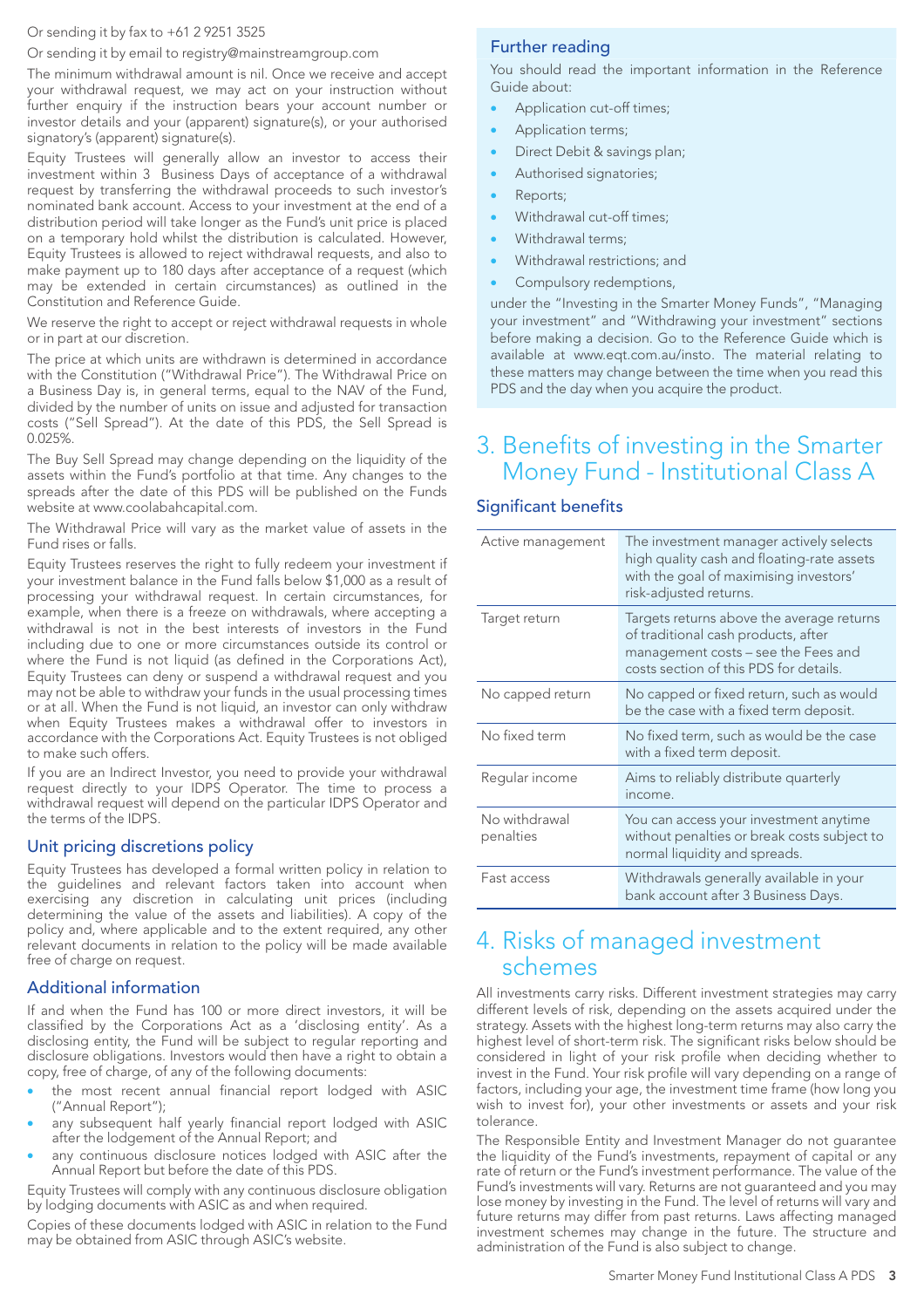In addition, we do not offer advice that takes into account your personal financial situation, including advice about whether the Fund is suitable for your circumstances. If you require personal financial or taxation advice, you should contact a licensed financial adviser and/or taxation adviser.

#### Market risk

This is the risk that an entire market, country or economy (such as Australia) changes in value or becomes more volatile, including the risk that the purchasing power of the currency changes (either through inflation or deflation), potentially causing a reduction in the value of the Fund and increasing its volatility. This may be because, amongst many other things, there are changes in economic, financial, technological, political or legal conditions, natural and manmade disasters, conflicts and changes in market sentiment.

#### Investment and credit risk

This is the risk that the value of an individual investment in the Fund may change in value or become more volatile, potentially causing a reduction in the value of the Fund and increasing its volatility. This may be because, amongst many other things, there are changes in government or bank policies, the Investment Manager's operations or management, or business environment, or a change in perceptions of the risk of any investment. Various risks may lead to the issuer of the investment defaulting on its obligations and reducing the value of the investment to which the Fund has an exposure.

#### Interest rate risk

This is the risk that changes in interest rates can have a negative impact on certain investment values or returns. Reasons for interest rates changes are many and include variations in inflation, economic activity and Reserve Bank of Australia (RBA) policies. However, interest rate risk with this Fund is reduced because the Fund predominantly invests in cash and floating-rate debt securities and is prohibited from investing in fixed-rate (i.e. not floating-rate) debt securities with a term to maturity of longer than 12 months unless it hedged the interest rate risk.

#### Ratings risk

The assets in which the Fund invests may or may not have been assigned credit ratings by independent ratings agencies. A ratings downgrade could significantly reduce the value of an investment and impact the value of the units of the Fund. Credit ratings do not guarantee the credit quality of a security, its underlying assets or its repayment, and may be re-assessed by ratings agencies in a range of circumstances. Ratings agencies can make mistakes. The Investment Manager seeks to minimise this risk by assessing the credit risks inherent in any investments it makes.

#### Risk measure

The Investment Manager considers that the 'standard risk measure' for this Fund is a conservative style fund, with a Very Low risk rating, which means that the estimated number of negative annual returns over any 20 year period is less than 0.5. On a scale of 1 to 7 where 7 is riskiest in this respect, the Fund is in category 1.

The standard risk measure is based on industry guidance to allow investors to compare investment options that are expected to deliver a similar number of negative annual returns over any 20 year period. It is not a complete assessment of all forms of investment risk, for instance it does not detail what the size of a negative return could be or the potential for a positive return to be less than an investor may require to meet their objectives. Further, it does not take into account the impact of fees and tax on the likelihood of a negative return.

Investors should still ensure they are comfortable with the risks and potential losses associated with the Fund.

#### Further reading...

You should read the important information in the Reference Guide under "Additional information on risks" about the risks associated with investing in the Fund before making an investment decision. Go to the Reference Guide which is available at www.eqt.com.au/insto. The material relating to these matters may change between the time when you read this PDS and the day when you acquire the product.

# 5. How we invest your money

Warning: When choosing to invest in the Fund or an option of the Fund, you should consider the likely investment returns, the risks of investing and your investment time frame.

#### Investment objective

The Fund targets returns above the average returns of traditional cash products after management costs.

More specifically, the Fund targets returns that outperform the Reserve Bank of Australia's (RBA's) cash rate by 1.0% to 2.0% pa after management costs, over a rolling 12 month period.

The investment objective is not intended to be a forecast. It is only an indication of what the investment strategy aims to achieve over a rolling 12 month period. The Fund may not achieve its investment objective. Returns are not guaranteed.

#### Benchmark

RBA cash rate plus management fees (0.40% p.a.)

#### Minimum suggested time frame

Greater than 1 year.

#### Risk level

Low.

#### Investor suitability

Those seeking returns above the average of traditional cash products.

#### Investment style and approach

Although the Fund is not the same as a bank account, the Fund does have a conservative investment approach:

- the Fund is permitted to invest in bonds, such as government and semi-government bonds, bank and corporate bonds, and asset-backed securities, including residential-mortgage backed securities, issued in Australian Dollars or in G10 currencies hedged to Australian Dollars;
- the Fund is also permitted to invest in cash and cash-equivalent securities, exchange traded derivatives and over-the-counter derivatives;
- The Fund may also invest in units in an ASX-listed fund or trust that solely invests in Australian-dollar denominated deposits, issued by APRA-regulated, Authorised Deposit-taking Institutions,
- all the Fund's investments are Australian Dollar-denominated or fully hedged into Australian Dollars (so the Fund has minimal direct exposure to foreign exchange risk);
- all the Fund's debt securities are of an 'investment grade' quality when bought, ('investment grade' normally equates to a Standard & Poor's rating of between BBB- and AAA, or equivalent rating).
- the Fund targets a dollar-weighted average Standard & Poor's 'A' credit rating across its bonds and deposits (or equivalent rating as determined by rating agencies),
- the Fund does not invest directly in listed or unlisted shares (so the Fund has no direct exposure to the volatility or risks of those markets),
- the Fund does not invest in fixed-rate debt securities with maturities greater than 12 months unless it hedges out the fixed interest rate component (so the Fund does not carry the significant interest rate (or duration) risk associated with these assets) and targets holding interest rate duration risk of less than 3 months,
- the Investment Manager seeks to limit the Fund's interest rate risk, as defined by changes in capital values resulting from interest rate movements, by investing in short-term deposits and floating-rate debt securities that ensure the Fund's underlying income moves when the RBA's cash rate moves,
- the Fund places a maximum limit on its exposure to asset-backed securities and requires these to have a minimum 'A-' credit rating,
- the Fund is not permitted to use leverage or gearing to enhance its returns, and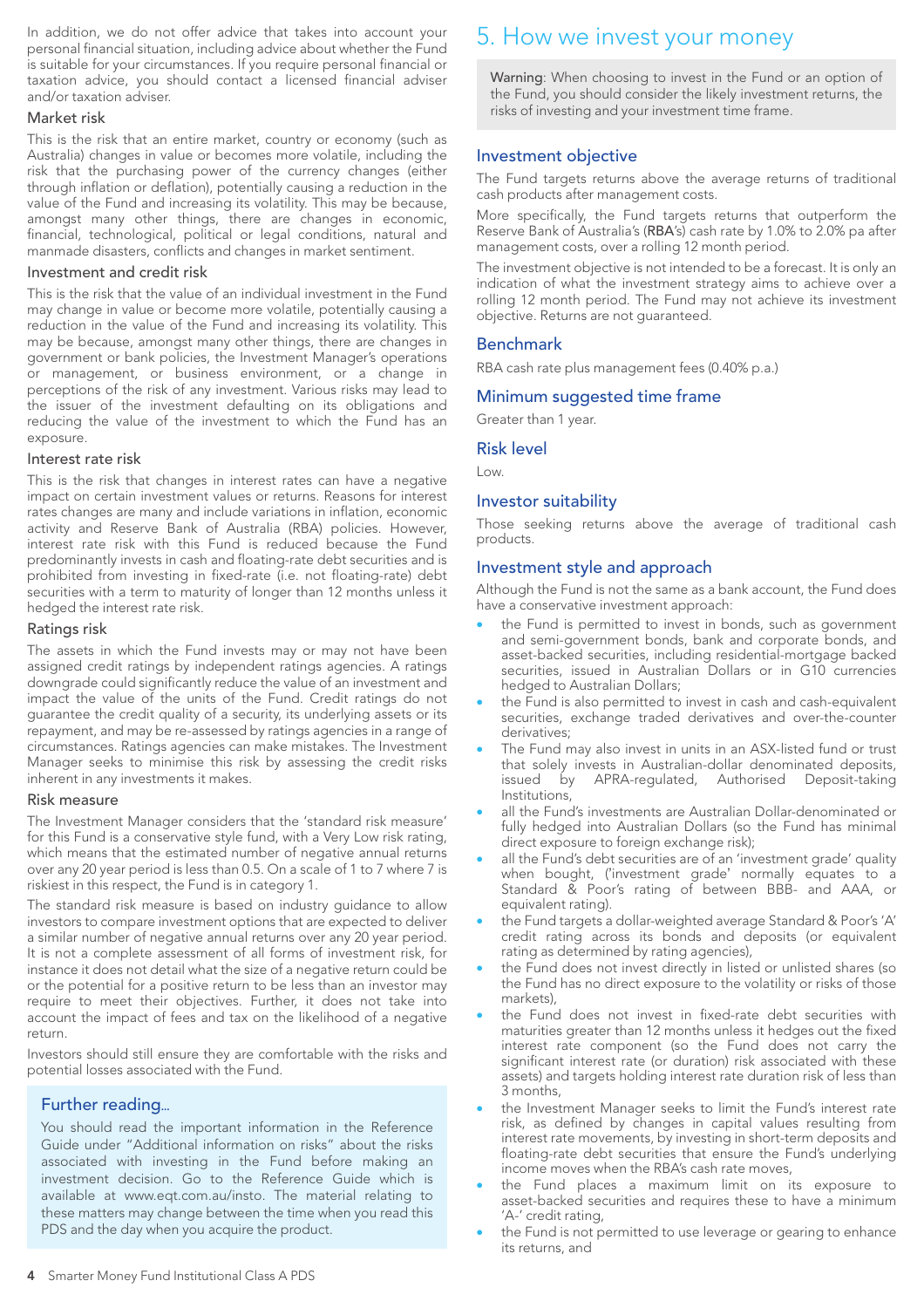the Fund has a very low risk rating under the 'standard risk measure' (see the Risks section of this PDS for details).

The Fund also has access to liquidity facilities that allow assets that are classified as "eligible securities" for repurchase by the RBA to be swapped with major Australian and international trading banks in exchange for cash, subject to these banks accepting these assets as part of their own repurchase operations. The Fund targets having at least 30% of its investments in cash and investment-grade assets that are classified as such repurchase eligible securities.

Due to movements in the market or similar events, the guidelines set out above may not be adhered to from time to time. In these circumstances, the Investment Manager will seek to bring the Fund's investments within the guidelines within a reasonable period of time.

#### Asset allocation

The Fund is actively managed by the Investment Manager and aims to take advantage of investment opportunities within the Australian cash and fixed-income markets.

Investment in the Fund is not the same as putting your money into a bank account. The Fund invests in cash instruments and investment grade debt securities, including at-call deposits, term deposits, bank bills, money market securities and investment-grade bonds issued by governments, government-owned enterprises, banks and companies. The Fund may also invest in units in an ASX-listed fund or trust that solely invests in Australian-dollar denominated deposits, issued by Authorised Deposit-taking Institutions (ADIs) which are regulated by the Australian Prudential Regulation Authority (APRA). It is also possible that from time to time derivatives may be used to manage the Fund's risks when considered appropriate.

#### Changing the investment strategy

The investment strategy and asset allocation parameters may be changed. If a change is to be made, investors in the Fund will be notified in accordance with the Corporations Act.

#### Labour, environmental, social and ethical considerations

The Portfolio Manager considers that environment, social and governance (ESG) factors are crucial inputs into its investment process and have potentially profound consequences for the performance of our investments, including, most notably, downside risks but also upside mispricing potential in terms of the value of those assets. Nuanced ESG factors are often overlooked by the market and credit rating agencies when assessing the creditworthiness and valuations of fixed-income securities. Given its activist investment style, the Portfolio Manager is deeply engaged with its target companies and relevant regulators and government stakeholders, dynamically evaluating the status of different ESG factors and seeking to understand their future path. ESG is therefore a core part of the Portfolio Manager's quantitative and qualitative due diligence and wider investment process.

The types of ESG factors that the Portfolio Manager takes into account as part of its quantitative and qualitative investment process include, but are not limited to:

- Environmental: weather related risks, dependency on prices of assets that may be impacted by environmental considerations, pollution and environmental disruption, environment sustainability, and associated reputational and brand risks.
- Social: political stability in countries of operation, human rights record of company and countries of operation, diversity, commitment to maintaining internal and customer privacy, including cyber-security, impact on local communities, health and safety, and associated reputational and brand risks.
- Governance: board composition, risk management track-record, legal and compliance track-record, history of prosecutions, management remuneration, distribution of equity, and associated reputational and brand risks.

The Portfolio Manager's ESG Policy (available here: www.coolabahcapital.com/esg-policy) details the relevance of ESG considerations to its investment process and describes how active analysis of ESG factors is integrated into decision-making. The Portfolio Manager's ESG Policy is reviewed at least once a year by the Portfolio Manager's Audit, Risk & Compliance Committee.

#### Fund performance

Up to date information on the performance of the Fund can be obtained from www.coolabahcapital.com. A free of charge paper copy of the information will also be available on request.

# 6. Fees and costs

#### DID YOU KNOW?

Small differences in both investment performance and fees and costs can have a substantial impact on your long-term returns.

For example, total annual fees and costs of 2% of your investment balance rather than 1% could reduce your final return by up to 20% over a 30-year period (for example, reduce it from \$100,000 to \$80,000).

You should consider whether features such as superior investment performance or the provision of better member services justify higher fees and costs.

You may be able to negotiate to pay lower fees. Ask the fund or your financial adviser.

#### TO FIND OUT MORE

If you would like to find out more, or see the impact of the fees based on your own circumstances, the Australian Securities and Investments Commission (ASIC) Moneysmart website (www.moneysmart.gov.au) has a managed funds fee calculator to help you check out different fee options.

The information in the following Fees and Costs Summary can be used to compare costs between different simple managed investment schemes. Fees and costs can be paid directly from an investor's account or deducted from investment returns. For

information on tax please see Section 7 of this PDS.

#### Fees and Costs Summary

| <b>Smarter Money Fund Institutional Class A</b>                                                                        |                                    |                                                                                                                                                                                                                                                                                                                       |  |  |  |
|------------------------------------------------------------------------------------------------------------------------|------------------------------------|-----------------------------------------------------------------------------------------------------------------------------------------------------------------------------------------------------------------------------------------------------------------------------------------------------------------------|--|--|--|
| Type of fee or cost                                                                                                    | Amount                             | How and when paid                                                                                                                                                                                                                                                                                                     |  |  |  |
| Ongoing annual fees and costs <sup>1</sup>                                                                             |                                    |                                                                                                                                                                                                                                                                                                                       |  |  |  |
| Management fees<br>and costs<br>The fees and costs<br>for managing your<br>investment <sup>2</sup>                     | 0.40% of the NAV<br>of the Fund    | The management fees<br>component of<br>management fees and<br>costs are accrued daily<br>and paid from the Fund<br>monthly in arrears and<br>reflected in the unit<br>price. Otherwise, the<br>fees and costs are<br>variable and deducted<br>and reflected in the<br>unit price of the Fund<br>as they are incurred. |  |  |  |
| Performance fees<br>Amounts<br>deducted from<br>your investment in<br>relation to the<br>performance of<br>the product | 0.36% of the NAV<br>of the $Fund3$ | Performance fees<br>are calculated daily and<br>paid monthly in arrears<br>from the Fund<br>and reflected in the<br>unit price.                                                                                                                                                                                       |  |  |  |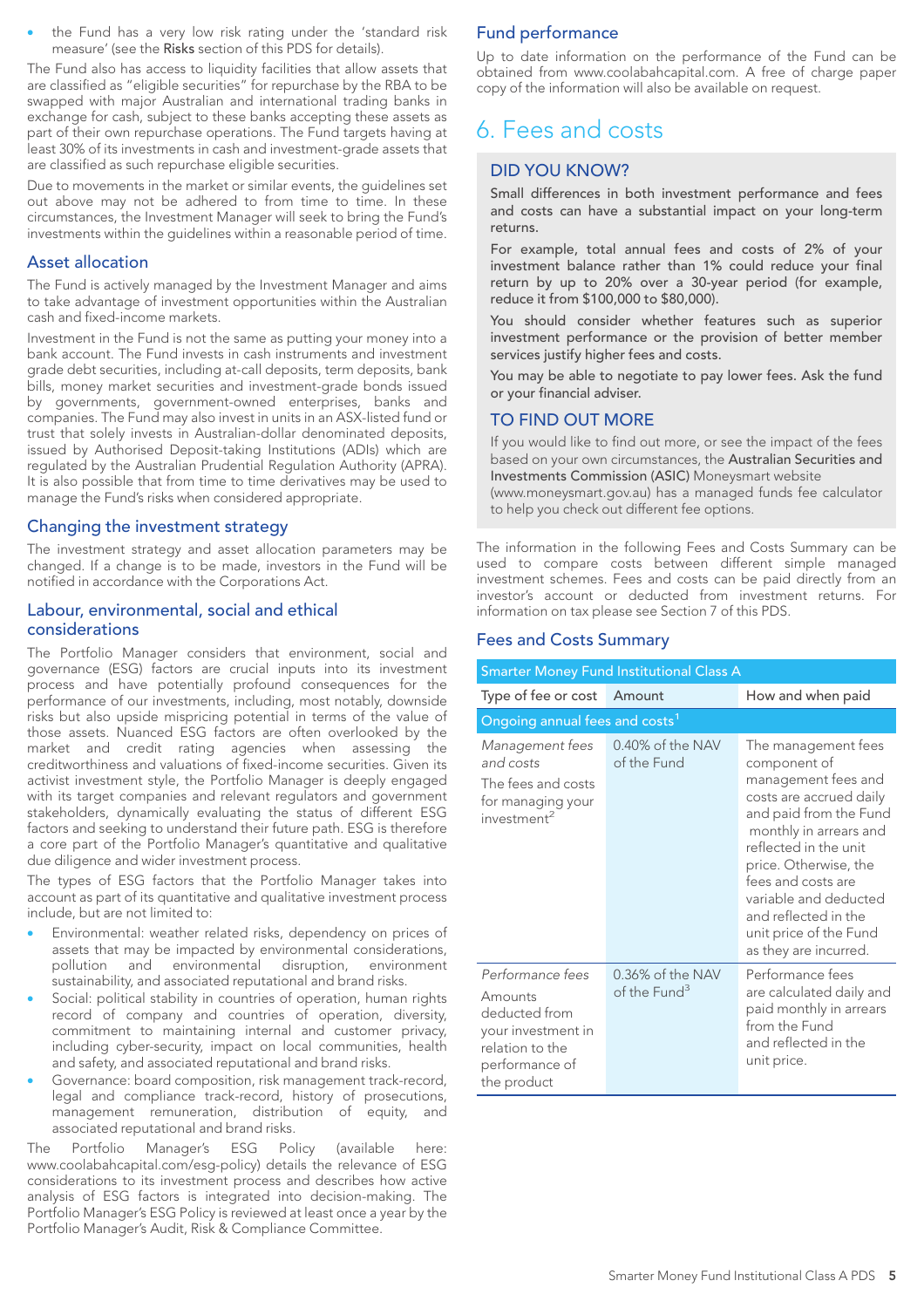#### Smarter Money Fund Institutional Class A

| Type of fee or cost                                                                          | Amount                             | How and when paid                                                                                                                                                                                                                                                                                                                                                                                                               |
|----------------------------------------------------------------------------------------------|------------------------------------|---------------------------------------------------------------------------------------------------------------------------------------------------------------------------------------------------------------------------------------------------------------------------------------------------------------------------------------------------------------------------------------------------------------------------------|
| Transaction costs<br>The costs incurred<br>by the scheme<br>when buying or<br>selling assets | $0.00\%$ of the NAV<br>of the Fund | Transaction costs are<br>variable and deducted<br>from the Fund as they<br>are incurred and<br>reflected in the unit<br>price. They are<br>disclosed net of<br>amounts recovered by<br>the buy-sell spread.<br>Any transaction costs at<br>the interposed vehicle<br>level are reflected in<br>the value of the Fund's<br>investment in the<br>relevant interposed<br>vehicle, and therefore<br>reflected in the unit<br>price. |

Member activity related fees and costs (fees for services or when your money moves in or out of the scheme) *Establishment fee* The fee to open your investment Not applicable Not applicable *Contribution fee* The fee on each amount contributed to your investment Not applicable Not applicable *Buy-sell spread* An amount deducted from your investment representing costs incurred in transactions by the scheme nil upon entry and 0.025% upon exit These costs are an additional cost to the investor but are incorporated into the unit price and arise when investing application monies and funding withdrawals from the Fund and are not separately charged to the investor. The Buy Spread is paid into the Fund as part of an application and the Sell Spread is left in the Fund as part of a redemption. *Withdrawal fee* The fee on each amount you take out of your investment Not applicable Not applicable *Exit fee* The fee to close your investment Not applicable Not applicable *Switching fee* The fee for changing investment options Not applicable Not applicable

<sup>1</sup> All fees quoted above are inclusive of Goods and Services Tax (GST) and net of any Reduced Input Tax Credits (RITC). See below for more details as to how the relevant fees and costs are calculated.

 $2$  The management fee component of management fees and costs can be negotiated. See "Differential fees" in the "Additional Explanation of Fees and Costs" below.

#### Additional Explanation of Fees and Costs

#### Management fees and costs

The management fees and costs include amounts payable for administering and operating the Fund, investing the assets of the Fund, expenses and reimbursements in relation to the Fund and indirect costs if applicable.

Management fees and costs do not include performance fees or transaction costs, which are disclosed separately.

The management fees component of management fees and costs of 0.40% p.a. of the NAV of the Fund is payable to the Responsible Entity of the Fund for managing the assets and overseeing the operations of the Fund. The management fees component is accrued daily and paid from the Fund monthly in arrears and reflected in the unit price. As at the date of this PDS, the management fees component covers certain ordinary expenses such as Responsible Entity fees, investment management fees, custodian fees, and administration and audit fees.

The indirect costs and other expenses component of 0.00% p.a. of the NAV of the Fund may include other ordinary expenses of operating the Fund, as well as management fees and costs (if any) arising from interposed vehicles in or through which the Fund invests. The indirect costs and other expenses component is variable and reflected in the unit price of the Fund as the relevant fees and costs are incurred. They are borne by investors, but they are not paid to the Responsible Entity or Investment Manager.

Actual indirect costs for the current and future years may differ. If in future there is an increase to indirect costs disclosed in this PDS, updates will be provided on Equity Trustees' website at www.eqt.com.au/insto where they are not otherwise required to be disclosed to investors under law.

#### Performance fees

Performance fees include amounts that are calculated by reference to the performance of the Fund. The performance fees for the Fund are 0.36% of the NAV of the Fund. The performance fee figure that is disclosed in the Fees and Costs Summary is generally based on an average of the performance fees over the previous five financial years, where each performance fee relevant to the Fund is averaged and totalled to give the performance fees for the Fund.

In terms of the performance fees payable to the Investment Manager, a performance fee is payable where the investment performance of the Fund exceeds the performance of the RBA cash rate (RBACOR ) plus management fees 0.40% p.a. (Benchmark). The performance fees are 20.5% of this excess, calculated daily and paid monthly in arrears from the Fund and calculated based on the beginning NAV of the Fund over the relevant period. No performance fees are payable until any accrued Fund losses from prior periods has been made up (this feature is sometimes referred to as a high-watermark).

Please note that the performance fees disclosed in the Fees and Costs Summary is not a forecast as the actual performance fee for the current and future financial years may differ. The Responsible Entity cannot guarantee that performance fees will remain at their previous level or that the performance of the Fund will outperform the Benchmark.

It is not possible to estimate the actual performance fee payable in any given period, as we cannot forecast what the performance of the Fund will be. Information on current performance fees will be updated from time to time and available at www.eqt.com.au/insto.

#### Transaction costs

In managing the assets of the Fund, the Fund may incur transaction costs such as brokerage, buy-sell spreads in respect of the underlying investments of the Fund, settlement costs, clearing costs and applicable stamp duty when assets are bought and sold. Transaction costs also include costs incurred by interposed vehicles in which the Fund invests (if any), that would have been transaction costs if they had been incurred by the Fund itself. Transaction costs are an additional cost to the investor where they are not recovered by the Buy/Sell Spread, and are generally incurred when the assets of the Fund are changed in connection with day-to-day trading or when there are applications or withdrawals which cause net cash flows into or out of the Fund.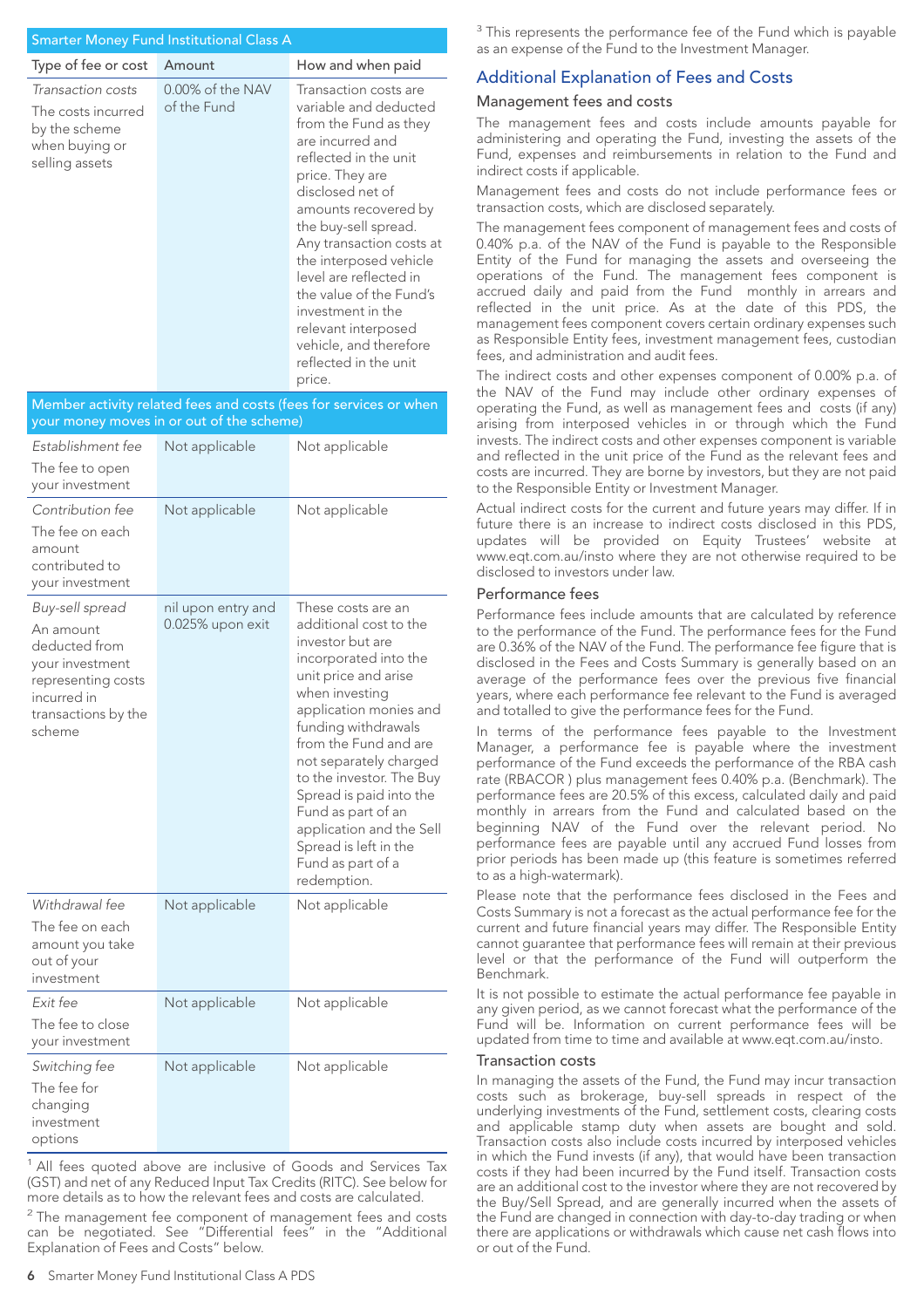The Buy/Sell Spread that is disclosed in the Fees and Costs Summary is a reasonable estimate of transaction costs that the Fund will incur when buying or selling assets of the Fund. These costs are an additional cost to the investor but are incorporated into the unit price and arise when investing application monies and funding withdrawals from the Fund and are not separately charged to the investor. The Buy Spread is paid into the Fund as part of an application and the Sell Spread is left in the Fund as part of a redemption and not paid to Equity Trustees or the Investment Manager. The estimated Buy/Sell Spread is nil upon entry and 0.025% upon exit. The dollar value of these costs based on an application or a withdrawal of \$1,000 is \$0 (application) and \$0.25 (withdrawal) for each individual transaction. The Buy/Sell Spread can be altered by the Responsible Entity at any time and www.coolabahcapital.com will be updated as soon as practicable to reflect any change. The Responsible Entity may also waive the Buy/Sell Spread in part or in full at its discretion. The transaction costs figure in the Fees and Costs Summary is shown net of any amount recovered by the Buy/Sell Spread charged by the Responsible Entity.

Transaction costs generally arise through the day-to-day trading of the Fund's assets and are reflected in the Fund's unit price as an additional cost to the investor, as and when they are incurred.

The gross transaction costs for the Fund are 0.00% p.a. of the NAV of the Fund, which is based on the relevant costs incurred during the financial year ended 30 June 2020.

However, actual transaction costs for future years may differ.

#### Can the fees change?

Yes, all fees can change without investor consent, subject to the maximum fee amounts specified in the Constitution. The current maximum management fee to which Equity Trustees is entitled is 4.00% of the GAV of the Fund. However, Equity Trustees does not intend to charge that amount and will generally provide investors with at least 30 days' notice of any proposed increase to the management fees component of management fees and costs. In most circumstances, the Constitution defines the maximum level that can be charged for fees described in this PDS. Equity Trustees also has the right to recover all reasonable expenses incurred in relation to the proper performance of its duties in managing the Fund and as such these expenses may increase or decrease accordingly, without notice.

#### Payments to IDPS Operators

Subject to the law, annual payments may be made to some IDPS Operators because they offer the Fund on their investment menus. Product access is paid by the Investment Manager out of its investment management fee and is not an additional cost to the investor.

#### Differential fees

The Investment Manager may from time to time negotiate a different fee arrangement (by way of a rebate or waiver of fees) with certain investors who are Australian Wholesale Clients. Please contact the Investment Manager on 1300 901 711 for further information.

#### Example of annual fees and costs for an investment option

This table gives an example of how the ongoing annual fees and costs in the investment option for this product can affect your investment over a 1-year period. You should use this table to compare this product with other products offered by managed investment schemes.

| <b>EXAMPLE - Smarter Money Fund - Institutional Class A</b>                  |               |                                                                                                                                                                                                                                                                                                        |  |  |  |
|------------------------------------------------------------------------------|---------------|--------------------------------------------------------------------------------------------------------------------------------------------------------------------------------------------------------------------------------------------------------------------------------------------------------|--|--|--|
| BALANCE OF \$50,000 WITH A CONTRIBUTION OF \$5,000<br><b>DURING THE YEAR</b> |               |                                                                                                                                                                                                                                                                                                        |  |  |  |
| <b>Contribution Fees</b>                                                     | Nil           | For every additional \$5,000<br>you put in, you will be<br>charged \$0                                                                                                                                                                                                                                 |  |  |  |
| Plus<br>Management fees<br>and costs                                         | 0.40% p.a.    | And, for every \$50,000 you<br>have in the Smarter Money<br>Fund - Institutional Class A<br>you will be charged or have<br>deducted from your<br>investment \$200 each year                                                                                                                            |  |  |  |
| Plus<br>Performance fees                                                     | 0.36%         | And, you will be charged or<br>have deducted from your<br>investment \$180 in<br>performance fees each year                                                                                                                                                                                            |  |  |  |
| Plus<br><b>Transaction costs</b>                                             | $0.00\%$ p.a. | And, you will be charged or<br>have deducted from your<br>investment \$0 in transaction<br>costs                                                                                                                                                                                                       |  |  |  |
| Equals<br>Cost of Smarter<br>Money Fund -<br>Institutional Class<br>А        |               | If you had an investment of<br>\$50,000 at the beginning of<br>the year and you put in an<br>additional \$5,000 during that<br>year, you would be charged<br>fees and costs of:<br>\$380*<br>What it costs you will<br>depend on the investment<br>option you choose and the<br>fees you<br>negotiate. |  |  |  |

\* Additional fees may apply. Please note that this example does not capture all the fees and costs that may apply to you such as the Buy/Sell Spread.

This example assumes the \$5,000 contribution occurs at the end of the first year, therefore the fees and costs are calculated using the \$50,000 balance only.

#### Warning: If you have consulted a financial adviser, you may pay additional fees. You should refer to the Statement of Advice or Financial Services Guide provided by your financial adviser in which details of the fees are set out.

ASIC provides a fee calculator on www.moneysmart.gov.au, which you may use to calculate the effects of fees and costs on account balances. The performance fees stated in this table are based on the average performance fee for the Fund, over the previous five financial years. The performance of the Fund for this financial year, and the performance fees, may be higher or lower or not payable in the future. It is not a forecast of the performance of the Fund or the amount of the performance fees in the future.

The indirect costs and other expenses component of management fees and costs and transaction costs may also be based on estimates. As a result, the total fees and costs that you are charged may differ from the figures shown in the table.

#### Further reading

You should read the important information in the Reference Guide about fees and costs under the "Fees and other costs" section before making a decision. Go to the Reference Guide which is available at www.eqt.com.au/insto. The material relating to these matters may change between the time when you read this PDS and the day when you acquire the product.